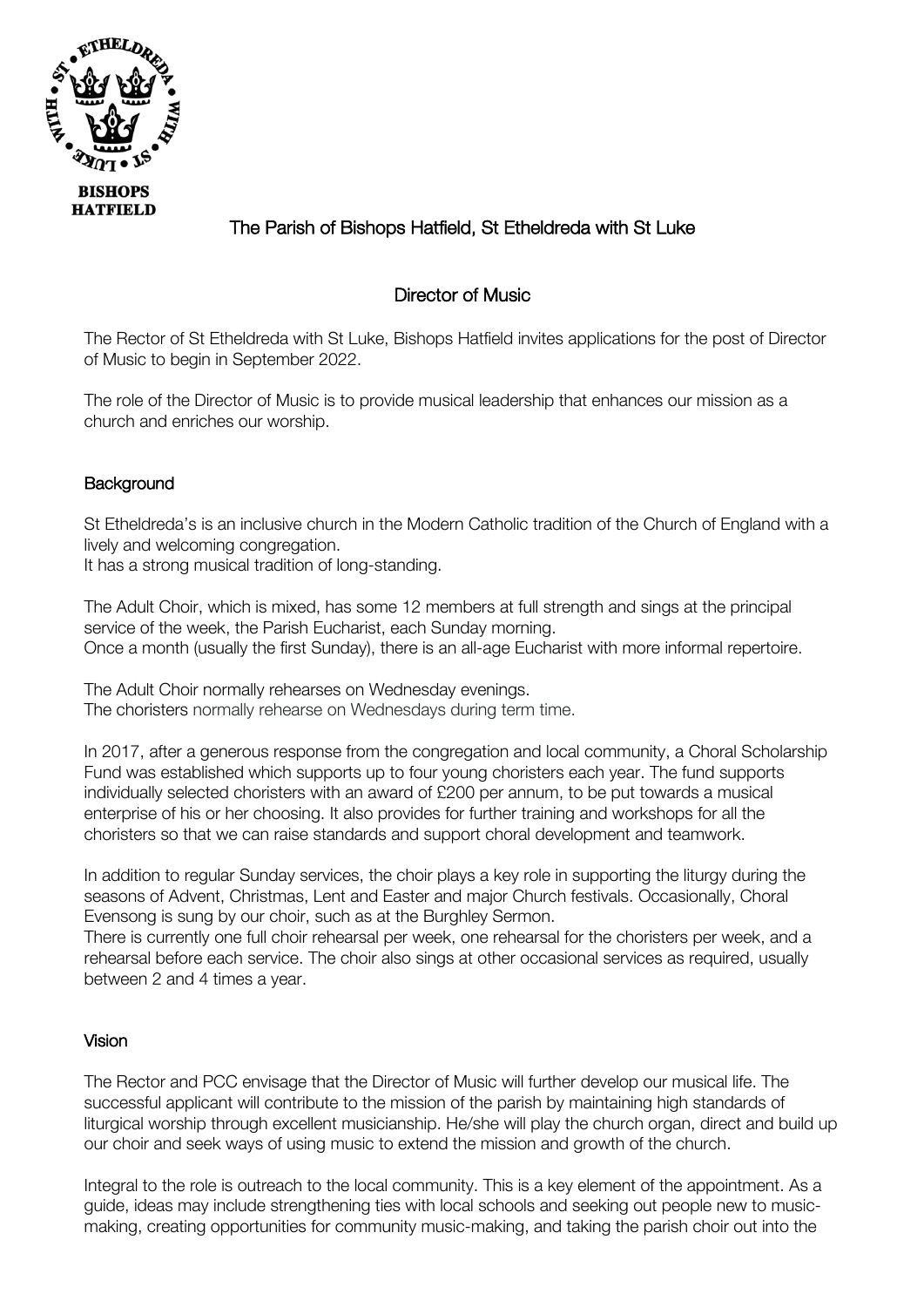wider community. The shape of the programme will be at the discretion of the successful applicant, in consultation with the Rector.

# The Organ

The current organ is a 3-manual digital instrument installed in 1989 by Makin Organs, and is now nearing the end of its life. A replacement is under investigation.

## **Remuneration**

The Director of Music will receive £10,000 per annum paid monthly in arrears. Though the Director of Music's workload will naturally fluctuate throughout the year, we estimate this post represents 8-10 hours per week.

There are approximately 10-20 weddings and 10-15 funerals in a typical year which attract additional fees. Fees for 2022 are £150 for weddings and £100 for funerals.

# Key duties and responsibilities

- To direct the music at services and play the organ as required.
- To lead the recruitment, training, (including RSCM preparation) and direction of the choir.
- To lead weekly choir rehearsals.
- In consultation with the Rector, to plan and prepare suitable hymns and anthems for Sunday and other services.
- To work with the Rector in the planning of worship.
- To advise the PCC on the condition of the organ and piano. To arrange the regular maintenance of the organ and piano and to advise the PCC when works to the organ or piano are necessary.
- To be responsible for the music library and to take responsibility for the purchase of new music, within any financial constraints set by the PCC.
- To take part in safeguarding children and vulnerable adults, in accordance with Diocesan guidelines, to comply with all safeguarding procedures and to undertake safeguarding training as per Diocesan recommendations.
- To oversee and contribute to organising any concerts, liaising with external musicians/music groups where appropriate.

### The successful applicant:

- will be well organised
- will be an organist of ARCO or equivalent standard
- will be an enthusiastic choir trainer keen to inspire a mixed-ability choir
- will be liturgically aware
- will be in sympathy with the teachings of The Church of England
- will be used to working with children, and be keen to help in recruitment
- will be able to work collaboratively
- will ensure that all choir events comply with the PCC's safeguarding policies.

The employment contract will be in accordance with current UK legislation and canons of the Church of England.

The appointment is subject to enhanced DBS disclosure.

More information about St Etheldreda's and St Luke's can be found on our website: https://www.stetheldreda.org